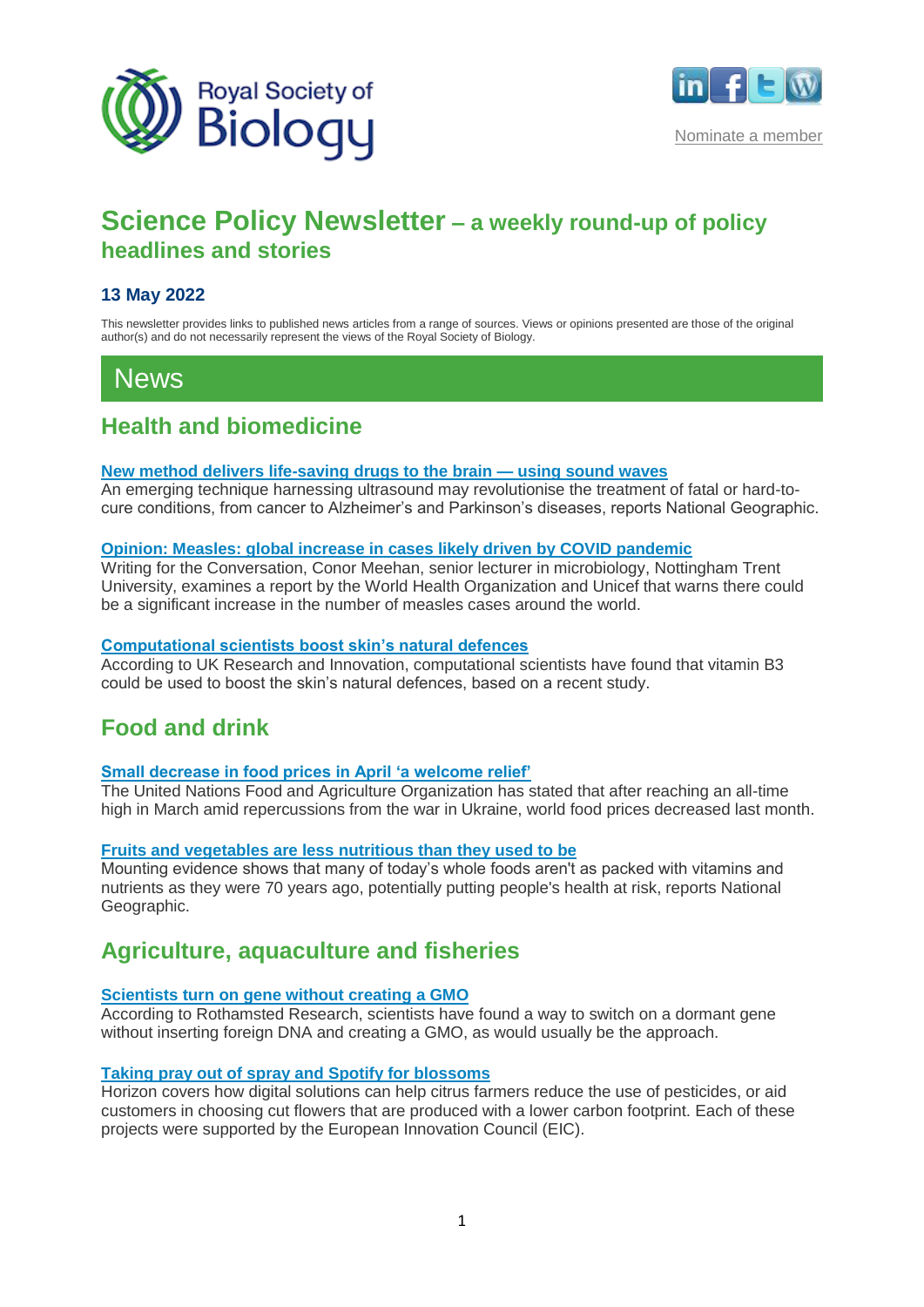#### **[The developing UK seaweed industry](https://marinescience.blog.gov.uk/2022/05/05/the-developing-uk-seaweed-industry/)**

The Centre for Environment, Fisheries and Aquaculture Science explores the resurgence of interest in seaweed, driven by the many uses of seaweed, its high nutritional value, and its ability to provide ecosystem services.

## **Environment and ecology**

#### **[UK's flying insects have declined by 60% in 20 years](https://www.nhm.ac.uk/discover/news/2022/may/uks-flying-insects-have-declined-60-in-20-years.html)**

The UK's insect population has fallen sharply as the invertebrates are affected by rising temperatures and fragmented habitats, reports the Natural History Museum.

#### **[Lowly mushrooms may be key to ecosystem survival in a warming world](https://www.science.org/content/article/lowly-mushrooms-may-be-key-ecosystem-survival-warming-world)**

Fungi that decompose plant matter may keep ecosystems healthy, especially after drought, writes AAAS Science.

#### **[Collision hotspots for migrating birds revealed in new study](https://www.britishecologicalsociety.org/collision-hotspots-for-migrating-birds-revealed-in-new-study/)**

The British Ecological Society covers how new research led by the University of East Anglia highlights the areas in Europe and North Africa where the construction of wind turbines or power lines is likely to increase the risk of death for migrating birds.

## **Climate and energy**

#### **[Climate: World getting 'measurably closer' to 1.5-degree threshold](https://news.un.org/en/story/2022/05/1117842)**

The United Nations News covers a new report by the World Meteorological Organization which says there is a 50:50 chance of average global temperature reaching 1.5 degrees Celsius above preindustrial levels in the next five years, and the likelihood is increasing with time.

#### **[Net zero challenge areas for energy network innovation funding](https://www.ukri.org/news/net-zero-challenge-areas-for-energy-network-innovation-funding/)**

Innovate UK and Ofgem have set the challenge areas for the next round of the Strategic Innovation Fund to help energy networks accelerate the transition to net zero, reports UK Research and Innovation.

#### **[Extreme weather: What is it and how is it connected to climate change?](https://www.bbc.co.uk/news/science-environment-58073295)**

Heatwaves, deadly floods and wildfires all mean people are experiencing the link between extreme weather and climate change, writes BBC News.

### **Waste**

#### **[Lincolnshire: South Kesteven green gas project runs on food waste](https://www.bbc.co.uk/news/uk-england-lincolnshire-61335988)**

Hundreds of tonnes of food waste in Lincolnshire has been used to produce biogas instead of being sent to landfill as part of a trial scheme, reports BBC News.

## **Research funding and higher education policy**

#### **[REF 2021: Social sciences on the up as arts and humanities shrink](https://www.timeshighereducation.com/news/ref-2021-subject-rankings)**

Times Higher Education covers how main panel C records the biggest increase in the number of submissions and participating staff.

#### **[Understanding the REF 2021 results](https://wonkhe.com/blogs/understanding-the-ref-2021-results/)**

David Kernohan, acting editor of Wonkhe, unpacks what the REF results mean and brings out key points of interest from the mass of data.

#### **[Opinion: We need to talk about REF and early career researchers](https://wonkhe.com/blogs/we-need-to-talk-about-ref-and-early-career-researchers/)**

Sunday Blake, associate editor at Wonkhe, warns that academia needs to have vital conversations about the impact of the Research Excellence Framework on disadvantaged researchers.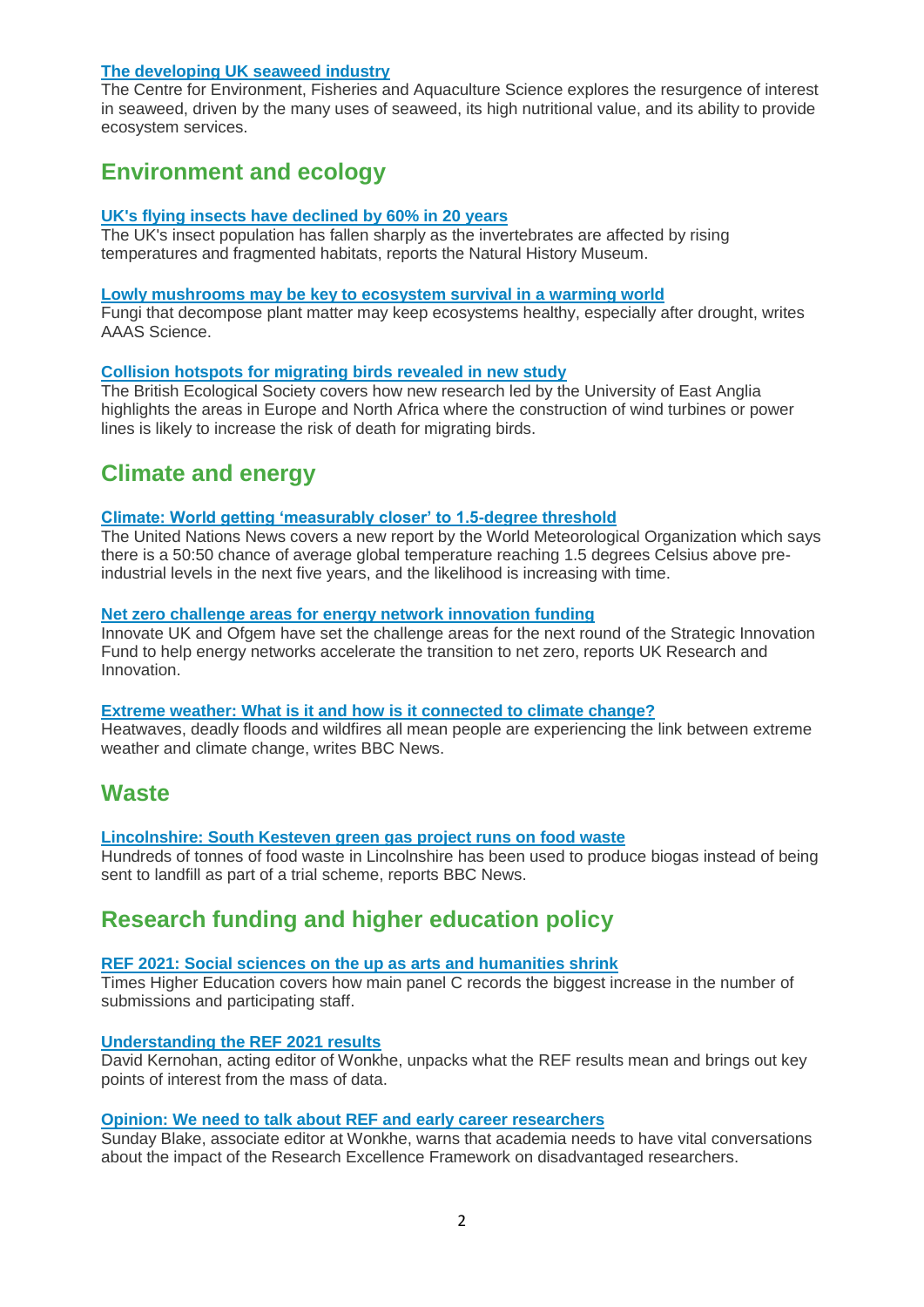#### **[UK Engineering Biology receives £20.6 million funding boost](https://www.ukri.org/news/uk-engineering-biology-receives-20-6-million-funding-boost/)**

UK Research and Innovation and the Defence Science and Technology Laboratory have invested £20.6 million into innovative projects across the UK.

#### **[UK student mental health crisis 'may be worse than thought'](https://www.timeshighereducation.com/news/uk-student-mental-health-crisis-may-be-worse-thought)**

A study highlights significant under-reporting of anxiety and stress, with male and ethnic minority learners among those least likely to seek help, reports Times Higher Education.

## **Schools education policy**

#### **[Opinion: Teaching children about climate change and sustainability](https://www.britishscienceassociation.org/blog/teaching-children-climate-change)**

More effective and engaging climate education can help prepare them to play their part in combatting climate change, says Maria Rossini, head of education, British Science Association (BSA), in this BSA blog.

#### **[PM to announce new laws to level up education opportunity so no child is left behind](https://www.gov.uk/government/news/pm-to-announce-new-laws-to-level-up-education-opportunity-so-no-child-is-left-behind)**

The Government has stated that the Schools Bill aims to help deliver the Government's ambition to give every child in the country a world-class education, providing the foundation they need to secure future well-paid jobs.

## **Open access and publication policy**

#### **[Opinion: The New STM Integrity Hub](https://scholarlykitchen.sspnet.org/2022/05/03/the-new-stm-integrity-hub/)**

In this Scholarly Kitchen post, Joris van Rossum, product director, STM Integrity Hub, and Hylke Koers, chief information officer, STM Solutions, were interviewed to learn more about the project, its goals, and how it might develop.

## **Diversity and inclusion**

#### **[Why deaf inclusion matters](https://www.britishscienceassociation.org/blog/why-deaf-inclusion-matters)**

To mark Deaf Awareness Week, 2nd - 8th May this year, the British Science Association explored the issue of the underrepresentation of deaf students in STEM higher education, and how the barriers creating a lack of equality and inclusion can be broken.

#### **[The blind farmer: 'It's all I ever wanted to do. Now I can help others do it'](https://www.theguardian.com/environment/2022/may/06/the-blind-farmer-its-all-i-ever-wanted-to-do-now-i-can-help-others-do-it)**

Mike Duxbury never let the loss of his sight hold him back. The Guardian covers how he has set up a farm to train others with disabilities for a life in agriculture.

#### **[Mental Health Awareness Week 2022: Loneliness](https://commonslibrary.parliament.uk/mental-health-awareness-week-2022-loneliness/)**

This House of Commons Library Insight looks at how loneliness affects our mental health, what the Government has done to address the issue and future policy commitments.

### **International news**

#### **[Coronavirus disease \(COVID-19\) Situation Dashboard](https://who.sprinklr.com/)**

The World Health Organization summarises the reported number of confirmed COVID-19 cases and deaths.

#### **[How this golden-eyed feline became the biggest comeback in cat conservation](https://www.nationalgeographic.co.uk/animals/2022/05/how-this-golden-eyed-feline-became-the-biggest-comeback-in-cat-conservation)**

An all-out effort to breed the Iberian lynx in captivity has allowed the animals to rebound throughout their native Spain and Portugal, according to National Geographic.

#### **[Land restoration urgent as degradation hits poorest –](https://www.scidev.net/global/news/land-restoration-urgent-as-degradation-hits-poorest-un/) UN**

SciDev.Net covers a landmark UN report that is urging immediate investment in large-scale land restoration to mitigate the harms caused by degradation affecting half the world's population.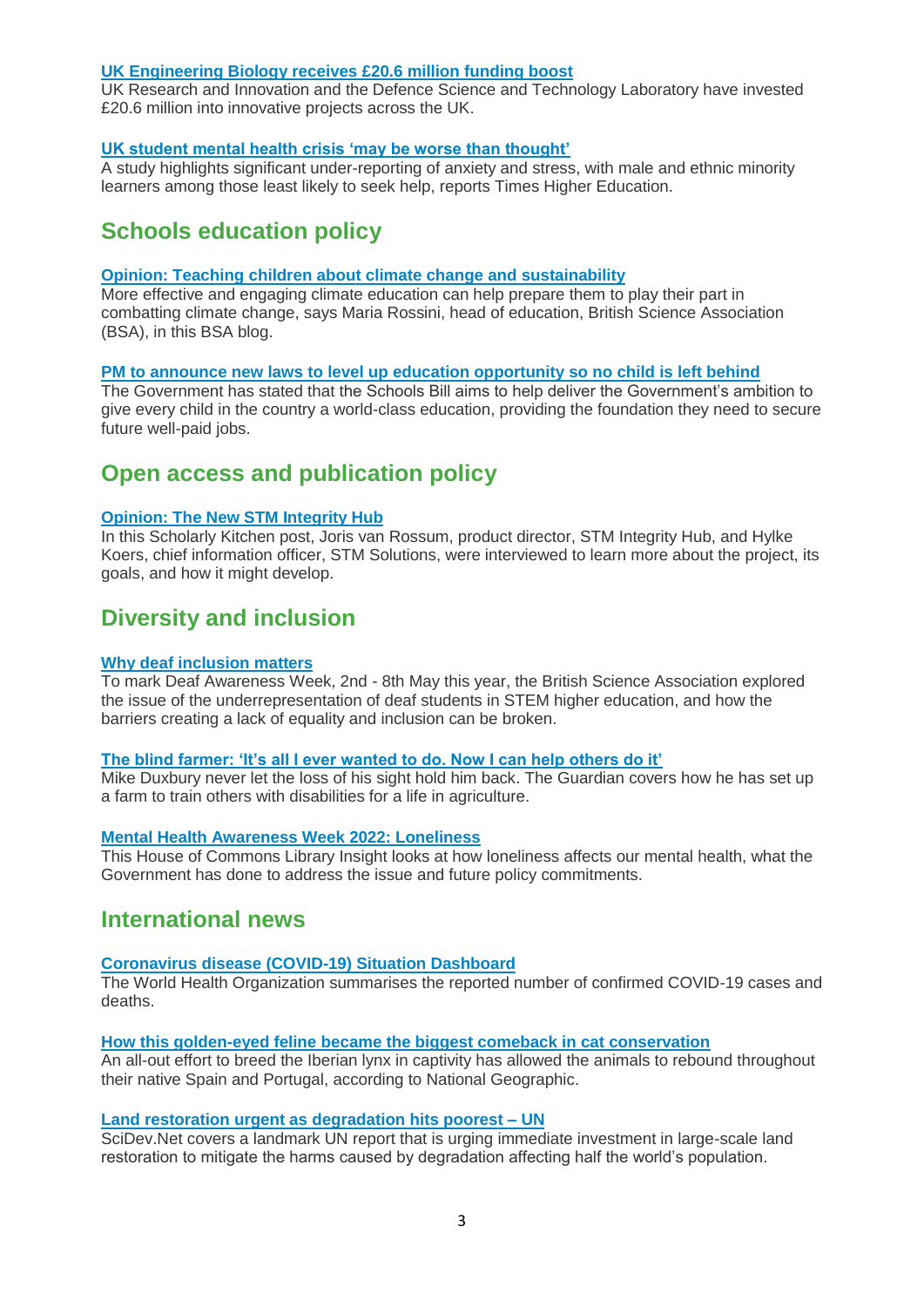#### **[China expands control over genetic data used in scientific research](https://www.nature.com/articles/d41586-022-01230-z)**

Guidelines released this year are the latest regulations to protect China's genetic resources, but some scientists say they are making collaborations harder, reports Nature News.

## **Other**

#### **[What is synthetic data, and how can it advance research and development?](https://royalsociety.org/blog/2022/05/synthetic-data/)**

Writing for the Royal Society, Alison Noble, technikos professor of biomedical engineering, University of Oxford, covers a new survey which is the first to comprehensively set out how synthetic data is enabling the use of data, without sharing data.

# People

#### **[UK Committee on Research Integrity panel members announced](https://www.ukri.org/news/uk-committee-on-research-integrity-panel-members-announced/)**

Following the conclusion of a highly competitive recruitment round, eight members have been appointed to the new UK Committee on Research Integrity, reports UK Research and Innovation.

#### **[Nasa climate research scientist awarded World Food prize](https://www.theguardian.com/environment/2022/may/05/world-food-prize-2022-winner-cynthia-rosenzweig-nasa)**

The Guardian covers how Cynthia Rosenzweig wins a prize in recognition of her modelling of the climate crisis' impact on food production.

# **Opportunities**

#### **[John Maddox Prize 2022](https://senseaboutscience.org/john-maddox-prize/)**

As a joint initiative from Sense about Science and the international scientific journal Nature, the prize recognises researchers who have shown great courage and integrity in standing up for science and scientific reasoning, and advancing public discussion of difficult topics, despite fierce opposition and hostility.

**Closes: 16 May 2022**

#### **[WCP2023 ECR Design Competition extended](https://wcp2023.org/early-career-researchers-pharmacology-logo-design-competition/)**

The ECR Pharmacology Logo Design Competition is your chance to have your design featured on promotional materials for WCP2023, which will help raise funds to support the participation of early career researchers at the Congress. There is also a £100 (pounds sterling) Amazon Gift Card up for grabs for the overall winner, and a £25 (pounds sterling) Amazon Gift Card for one runner up. **Closes: 27 May 2022**

#### **[Researchers at Risk Fellowships](https://www.thebritishacademy.ac.uk/funding/researchers-at-risk-fellowships/)**

The British Academy with Cara (the Council for At-Risk Academics) is establishing a Researchers at Risk Fellowships Programme with the support of the Academy of Medical Sciences, the Royal Academy of Engineering and the Royal Society. The Fellowships will cover the natural sciences, medical sciences, engineering, humanities and social sciences with applications made via UKbased institutions.

**Closes: 1 June 2022**

#### **Call for RSB members and Fellows to deliver training courses**

The RSB is currently looking to expand its training provision in a variety of areas, but in particular covering topics of sustainability, biodiversity and ecology. Courses can range from an introduction to a particular topic all the way through to more advanced material for those with pre-existing knowledge/experience. If you feel you have the relevant knowledge and experience to deliver training in a given area we would love to hear from you. [Click here](http://goto.rsb.org.uk/rsb2tlbs) to see a full list of desired programme topics and to download an application form . Please submit any questions, or your completed form by email to [training@rsb.org.uk](mailto:training@rsb.org.uk)

**Closes: 4 June 2022**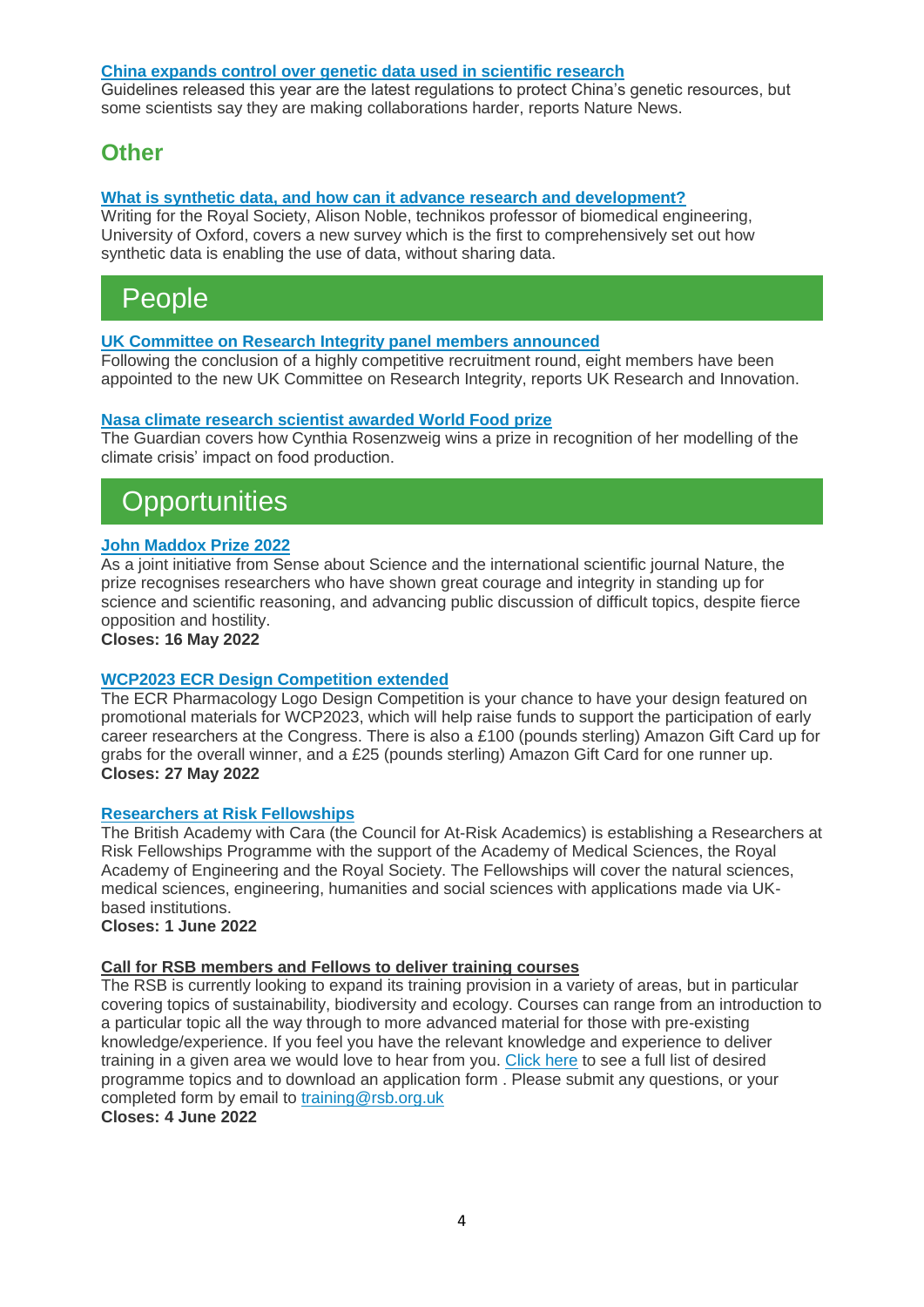#### **[Apprentice of the Year Award](https://www.rsb.org.uk/get-involved/rsb-awards/apprentice-of-the-year)**

The award celebrates apprentices and recognises their contribution to their teams and the wider bioscience community. The award forms part of the RSB's wider work supporting technical staff, through our support of the Technician Commitment. **Close: 20 June 2022**

#### **[RSB Photography Competition 2022](https://www.rsb.org.uk/get-involved/rsb-competitions/photography-competition)**

'Communication' is the theme of this year's Royal Society of Biology Photography Competition. Life on Earth is constantly communicating and this year we invite you to capture these interactions. The competition has two age categories each with a cash prize: 18 and over (£1000) and under 18s (£500).

**Closes: 24 June 2022**

#### **[RSB Outreach and Engagement Award 2022](https://www.rsb.org.uk/get-involved/rsb-awards/outreach-awards)**

Are you a bioscience researcher involved in science communication? If you work in any sector of UK biosciences, apply for the Royal Society of Biology Outreach and Engagement Award 2022 and win up to £1500.

**Closes: 1 July 2022**

#### **[The Nancy Rothwell Award 2022](https://www.rsb.org.uk/get-involved/rsb-awards/nancy-rothwell-award)**

The Nancy Rothwell Award 2022 specimen drawing competition for  $7 - 18$  year olds is now open for submissions. Prizes include art materials for students and their school can also win £100. Visit the Royal Society of Biology [website](https://www.rsb.org.uk/get-involved/rsb-awards/nancy-rothwell-award) for more information. **Closes: 29 July 2022**

## **Consultations**

#### **[Vitamin D](https://www.gov.uk/government/consultations/vitamin-d-call-for-evidence)**

The Office for Health Improvement and Disparities (OHID) is seeking views on how to improve the vitamin D status of the population in England. **Closes: 15 May 2022**

#### **[New Deal for Postgraduate Research](https://engagementhub.ukri.org/skills/new-deal-for-postgraduate-research-call-for-input/)**

The New Deal for Postgraduate Research is a long-term piece of work that aims to improve the experience and quality of postgraduate research training in the UK. In this engagement exercise, UK Research and Innovation is focusing primarily on doctoral training (for example, working towards a PhD), but also welcomes comments on other research-focused training and qualifications. **Closes: 17 May 2022**

#### **[Consultation on environmental targets](https://consult.defra.gov.uk/natural-environment-policy/consultation-on-environmental-targets/)**

Defra is seeking views on the first suite of Environment Act 2021 targets. **Closes: 27 June 2022**

#### **[Mental health and wellbeing plan](https://www.gov.uk/government/consultations/mental-health-and-wellbeing-plan-discussion-paper-and-call-for-evidence)**

The Department of Health and Social Care is seeking views on what we can do to improve everyone's mental health and wellbeing. **Closes: 7 July 2022**

#### **[RSB Policy Resource Library online](https://www.rsb.org.uk/policylibrary)**

The RSB has created a searchable, digital library of more than 800 statements, responses, briefings and other policy resources produced by the RSB and our Member Organisations across the biosciences. This collection is freely and openly accessible to everyone, including members and non-members, through the [mySociety portal](https://www.rsb.org.uk/policylibrary) (no registration necessary).